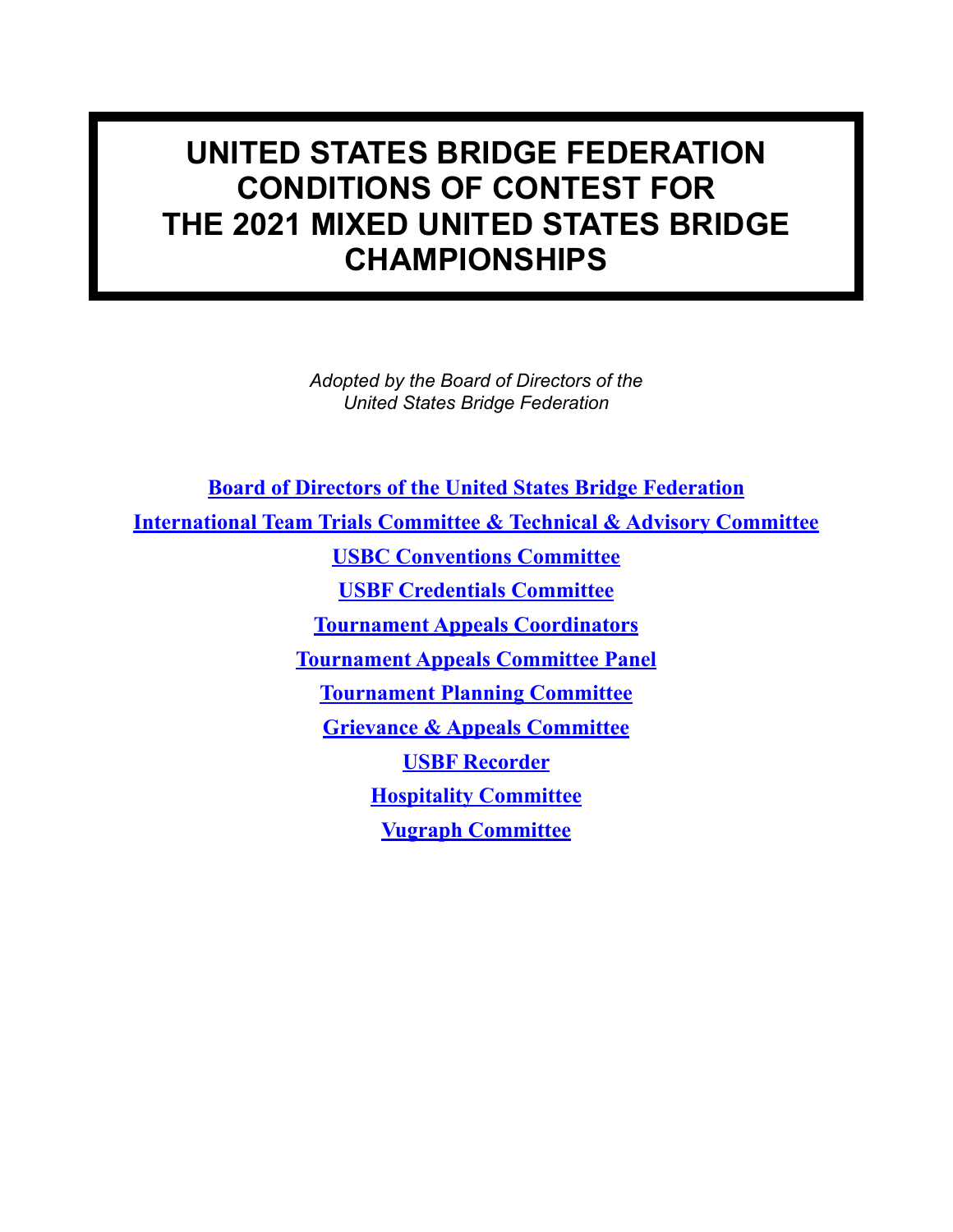#### 2021 Mixed USBC Conditions of Contest **Table of Contents**

| Ⅱ. |    |  |
|----|----|--|
|    |    |  |
|    | В. |  |
|    | C. |  |
|    | D. |  |
|    | Е. |  |
|    | F. |  |
|    |    |  |
|    |    |  |
|    |    |  |
|    |    |  |
|    |    |  |
|    |    |  |
|    |    |  |
|    |    |  |
|    |    |  |
|    |    |  |
|    |    |  |
|    | D. |  |
|    | Е. |  |
|    | F. |  |
|    |    |  |
|    | Н. |  |
|    | I. |  |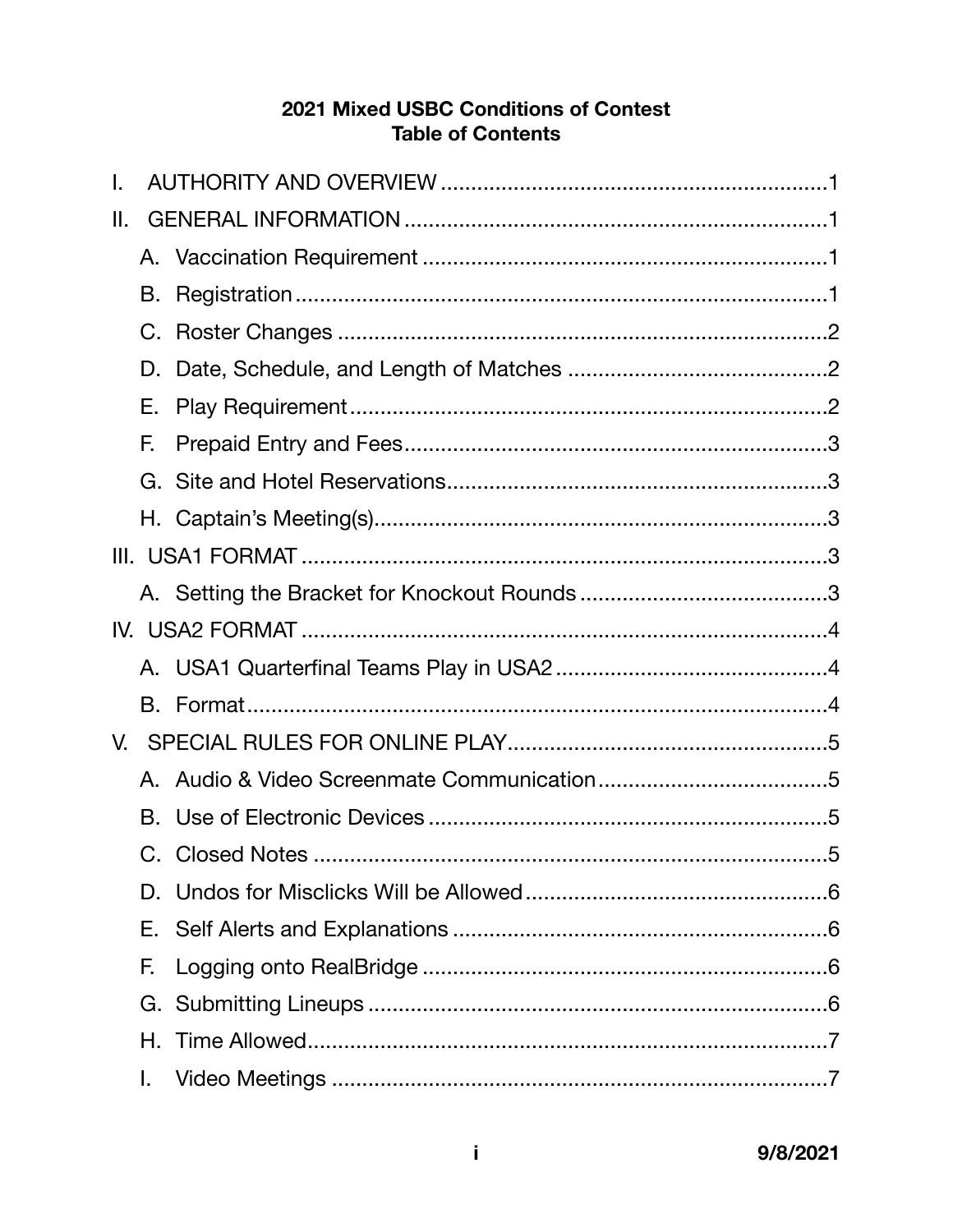#### 2021 Mixed USBC Conditions of Contest **Table of Contents**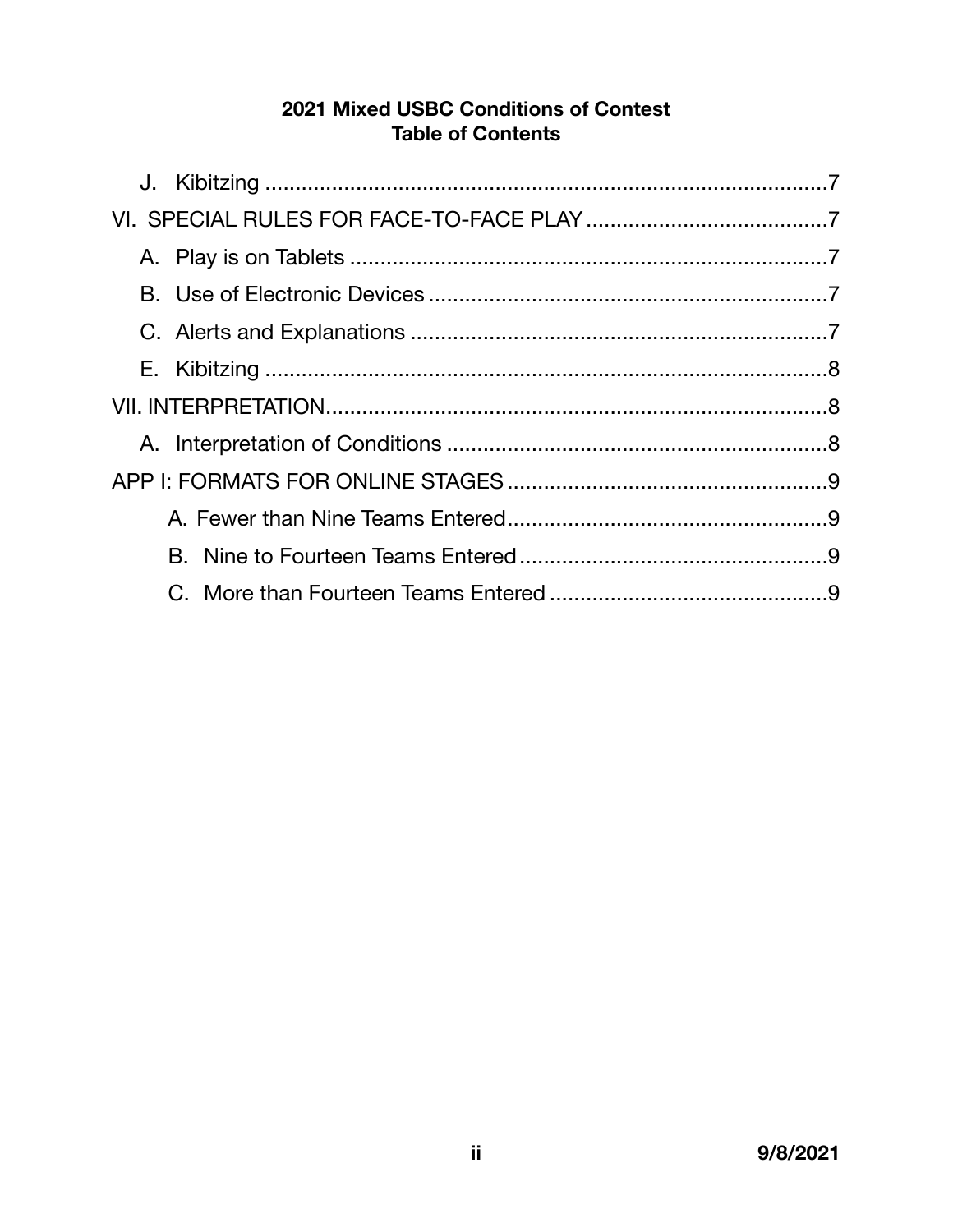# <span id="page-3-0"></span>**I. AUTHORITY AND OVERVIEW**

These Conditions of Contest may not be changed after commencement of play except for emergency changes. The [General Conditions of Contest](http://usbf.org/docs/COC/General-CoC.pdf) for USBF events apply to this event but are subject to these Conditions of Contest.

The 2021 Mixed United States Bridge Championship (USBC) is held under the authority of the United States Bridge Federation (USBF). The USBF has agreed, unless special conditions arise, to nominate the winning USA1 and USA2 teams as USA1 and USA2 for the 2021 World Mixed Teams. This World Championship is scheduled to take place March 26 - April 9, 2022, in Salsomaggiore, Italy.

Under current USBF procedures, if the USBF Board of Directors believes there is any reason not to nominate all of the players on the winning teams for the World Mixed Teams, the Board will submit the name(s) of any players about whom the Board has questions to the Credentials Committee for its review. The Credentials Committee review shall be limited to the players' ethics, conduct, deportment and hygiene and shall not take into consideration their bridge ability. Normally, the USBF Board will only follow this procedure based on behavior at or after the USBC or information received after the USBC.

A team with a player who is later not invited or approved by the WBF and/or the USBF for any reason (such as residency, conduct, ethics, hygiene, etc.) may be disqualified should it win the 2021 Mixed USBC.

# <span id="page-3-1"></span>**II. GENERAL INFORMATION**

# <span id="page-3-2"></span>**A. Vaccination Requirement**

All players in the 2021 Mixed USBC must have submitted evidence of completed vaccination against CoVid19 to the USBF Secretary before play commences. There are no exceptions to this rule.

# <span id="page-3-3"></span>**B. Registration**

Teams enter the event by [registering online](https://usbf.org/2021-mixed-usbc/enter-2021-mixed-usbc) on the USBF org website. This link will only work if you are logged in to the USBF site.

## **1. Guaranteed Entry Date**

To assure entry in the 2021 Mixed USBC, teams must enter on or before 11:59 pm EDT on August 7, 2021.

### **2. Late Entry Date**

Teams may continue to enter until 11:59 EDT on Saturday, August 21, 2021, but only if additional teams cause the event to run more smoothly.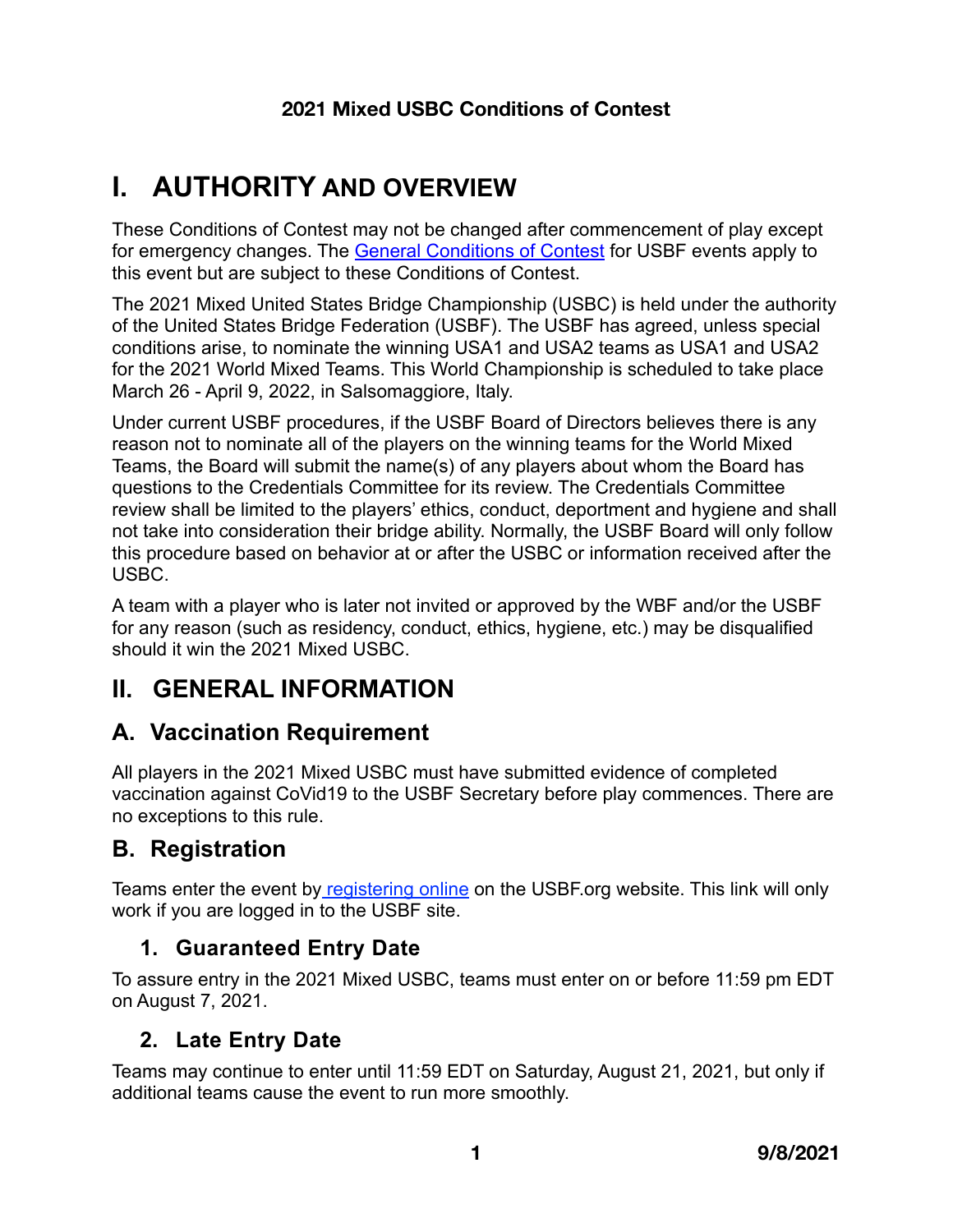Entries after August 7, 2021 will be accepted on a provisional basis, subject to review to determine whether they improve the Round Robin format. If all late entries cannot be accepted, later entries will be rejected before earlier ones.

## <span id="page-4-0"></span>**C. Roster Changes**

Registered teams may add or subtract players as they wish, (advising the USBF by [sending an email to the USBF Secretary](mailto:jan@usbf.org?subject=2021%20Open%20USBC%20Roster)), until Sept. 23, 2021.

After completion of the Round Robin, teams that are qualified for the face-to-face stages of play may make roster changes subject to the following rules:

1. At least 2 men and 2 women who met the play requirement in the Round Robin remain on the team for the face-to-face stages.

2. Player(s) are added for the face-to-face stages to improve the team's expected performance at the table.

<span id="page-4-1"></span>3. No added player played on a different team in the online stages of the event.

## **D. Date, Schedule, and Length of Matches**

### **1. Online Stages of Play**

There will be an online Round Robin to reduce the field to 8 teams. The Round Robin will be a complete Round Robin among the participating teams. If there are 9-12 teams entered, the Round Robin will be 2 days long, on Sept. 25 & 26. If there are 13-16 teams entered, the Round Robin will be 3 days long, Sept. 24-26.

Within a week after entries close on August 7, 2021, the USBF website will summarize the format of the Round Robin. At that time, the website will also state whether additional entries will be accepted.

### **2. Face-to-Face Stages of Play**

Starting on Oct. 15, 2021, there will be face-to-face 2-day, 120-board USA 1 Quarterfinal, Semifinal and Final matches; concurrent with the USA1 Semifinal & Final there will be a 2-day, 120 board USA2 Round of 16 KO match and 1-day, 60 board USA2 Quarterfinal and Semifinal matches; after completion of the USA1 Final, there will be a 2 day, 120 board USA2 Final. The 2021 Mixed USBC will end on Oct. 22, 2021.

Face to face play will be on LoveBridge tablets.

# <span id="page-4-2"></span>**E. Play Requirement**

Each player must play 50% of the matches in any Round Robin stage to be eligible to continue on the team for subsequent Round Robin stages and for the face-to-face stages (a player who does not meet the Round Robin play requirement may be added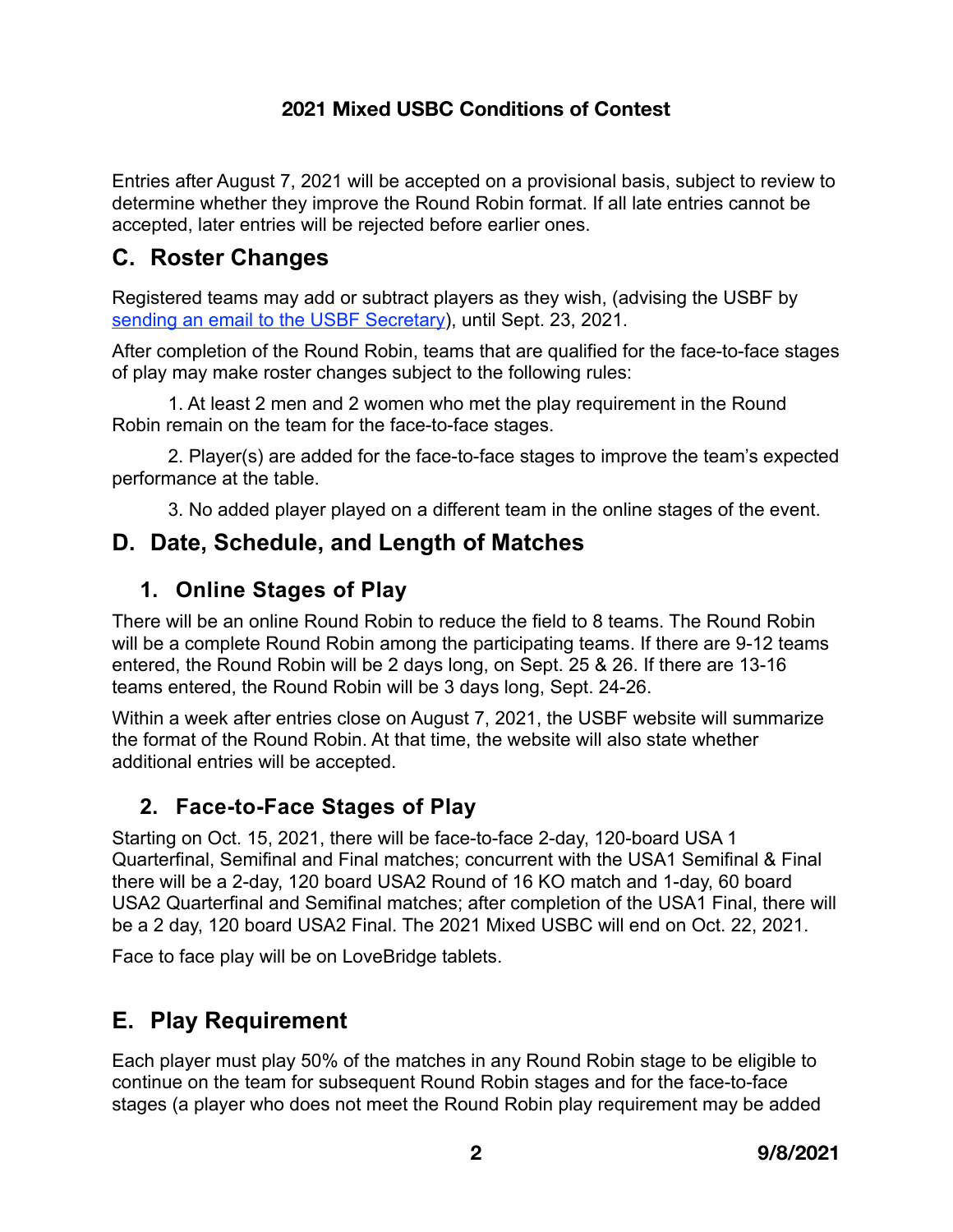back to their team for the face-to-face stages, subject to Section C above). If any Round Robin stage has an odd number of matches, this requirement is rounded down.

Each player must play 50% of the boards in any KO match to remain on the team for the following match (boards not played in a match may be assigned to any player on the team). This play requirement can only be waived by the Tournament Conduct and Ethics Committee in accordance with Section XII.B.3 of the General Conditions of Contest.

## <span id="page-5-0"></span>**F. Prepaid Entry and Fees**

The advance entry fee for the event is \$500 per team, which covers the online stages. The advance entry fee is fully refundable if a team withdraws before August 7, 2021 or if a team withdraws after August 7, 2021 and is replaced, or if a team withdraws after August 7, 2021 and that improves the event format. A team that is eliminated after playing no more than 3 days in the event will receive a credit of \$200 against entry fees in future 2021 and 2022 USBF events. A team that is eliminated after playing only 4 days in the event will receive a credit of \$100 against entry fees in future 2021 and 2022 USBF events.

There will be a \$400 per team per day entry fee for the face-to-face stages of the event.

## <span id="page-5-1"></span>**G. Site and Hotel Reservations**

The site of the 2021 Mixed USBC is the Hyatt Regency located in Schaumburg, IL. The room rate is \$124 plus tax per night and includes internet access. Reservation website is [<https://www.hyatt.com/en-US/group-booking/CHIRW/G-UBFF>](https://www.hyatt.com/en-US/group-booking/CHIRW/G-UBFF) and is linked from the usbf.org website

## <span id="page-5-2"></span>**H. Captain's Meeting(s)**

The Director In Charge (DIC) or DIC's designee may convene a captain's meeting before the Round Robin stage, the Quarterfinal stage, and any other stage. Topics may include: use of tablets, conditions clarifications, seed selection, seating, system summary form, convention cards, tampering, reporting of scores, score corrections and slow play procedures. All Captain's Meetings will be held on Zoom.

# <span id="page-5-3"></span>**III. USA1 FORMAT**

# <span id="page-5-4"></span>**A. Setting the Bracket for Knockout Rounds**

The bracket is set before the start of the first knockout round. The bracket is determined by seeding points.

## **1. Seeding the Quarterfinal - Ranking by Seeding Points**

All teams shall be ranked by average Seeding Points (SPs). Each player's SPs shall be calculated as the sum of the following: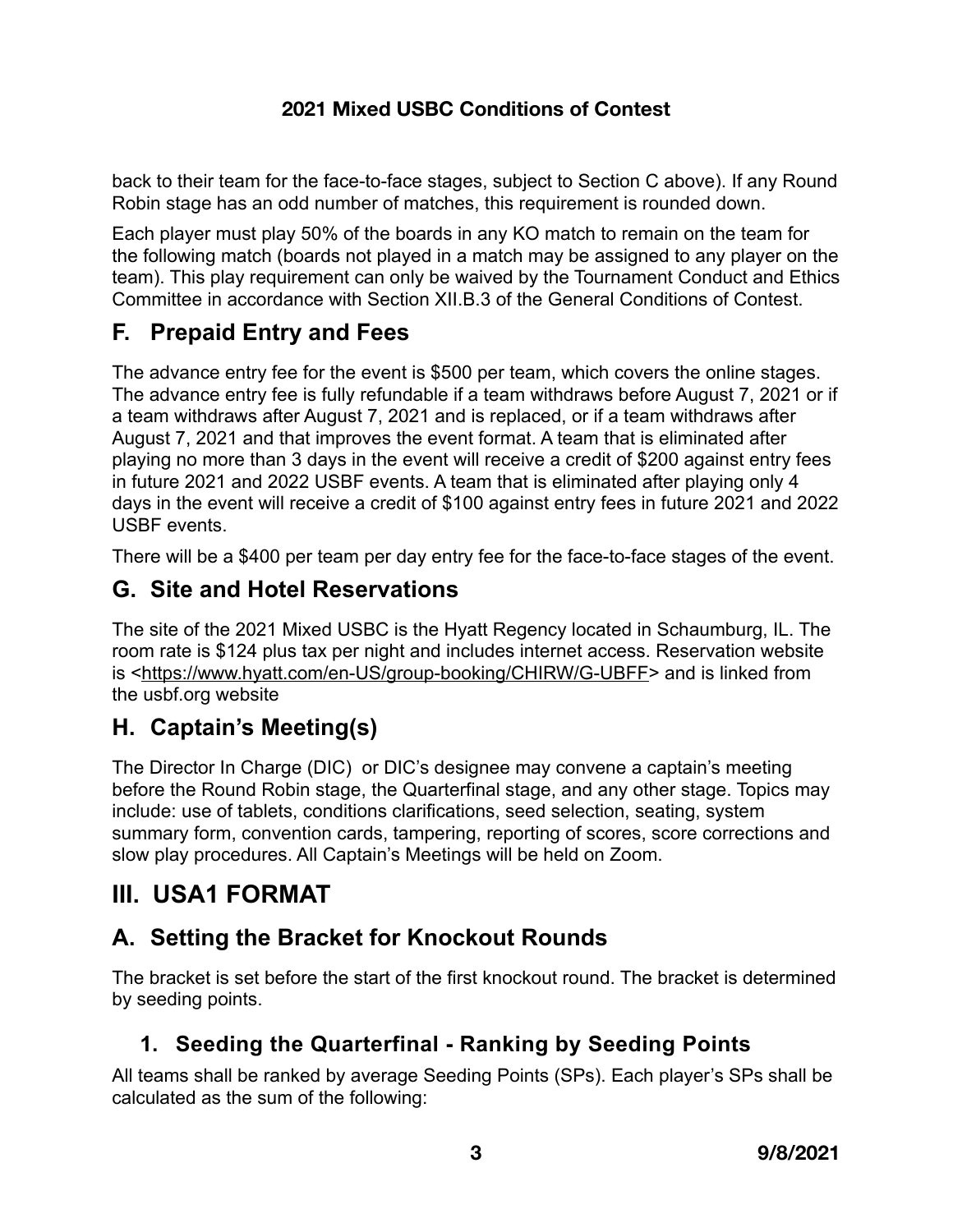- a. ACBL Seeding Method One: ACBL seeding points, (a.k.a V/S/R points), including masterpoints given via the ACBL Masterpoint Log. Resident's seeding points awarded (not earned) by the ACBL shall count toward a player's ACBL seeding point totals.
- b. Round Robin Points earned for high finishes in the Round Robin shall be awarded as follows:

7 seeding points for first, 5 seeding points for second, 3 seeding points for third, 2 seeding points for fourth, 1 seeding point for fifth.

- c. Seeding Point Reductions and Exclusions
	- 1) A player shall forfeit all seeding points earned in an event when the team for that event included a player who has been found guilty of cheating by the USBF, the ACBL, the ABA, the WBF or a member NBO of the WBF.
	- 2) Seeding points awarded for online play in ACBL events shall not count.

A team's average Seeding Points (SPs) are equal to the SP totals for each player (capped at 50) divided by the number of players on the team. Round Robin points earned shall not be subject to the 50 SP cap.

### **2. Seeding the Quarterfinal - Shuffling**

The teams are plugged into the Bracket based on seeding points:

- a. Teams 1 and 2 are fixed.
- b. Teams that are ranked 3 and 4 are assigned to positions 3 and 4 by lot.
- <span id="page-6-0"></span>c. Lower ranked teams are assigned their bracket positions in pairs by lot.

# **IV. USA2 FORMAT**

### <span id="page-6-1"></span>**A. USA1 Quarterfinal Teams Play in USA2**

Only the teams that qualify for face-to-face play are eligible to play in the USA2 bracket.

#### <span id="page-6-2"></span>**B. Format**

All of the Quarterfinal losers play in USA2. The USA2 stages, format and the number of teams in each are as follows: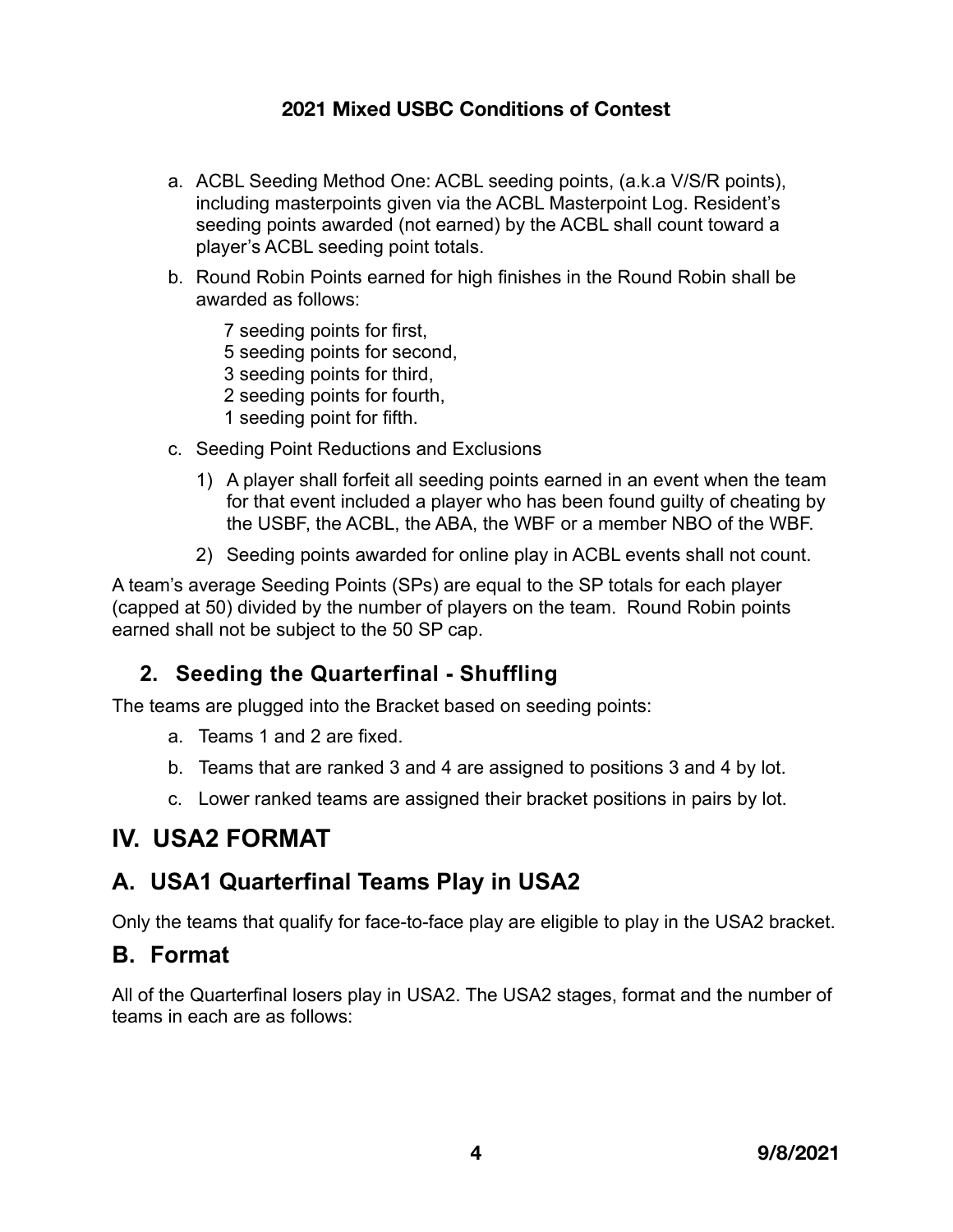## **1. Stage 1**

The 120 board Stage 1 takes place during the USA1 Semifinal. There are 4 teams in Stage 1, the 4 losers from the USA1 Quarterfinal.

## **2. Quarterfinal**

The 60 board USA2 Quarterfinal takes place during the first day of the USA1 Final. There are 4 teams in the USA2 Quarterfinal, the two USA1 Semifinal losers and the two USA2 Stage 1 winners. Each USA1 Semifinal loser will play a USA2 Stage 1 winner. Which teams play will be randomly assigned, unless one assignment would result in a replay of a USA1 Quarterfinal match, in which case the other assignment will apply.

## **3. Semifinal**

The 60 board USA2 Semifinal takes place during the second day of the USA1 Final. There are 2 teams in the USA2 Semifinal, the winners of the USA2 Quarterfinal.

### **4. Final**

The 120 board USA2 Final match takes place on the two days following the completion of the USA2 Semifinal. There are 2 teams in the Final, the winner of the USA2 Semifinal and the loser of the USA1 Final.

# <span id="page-7-0"></span>**V. SPECIAL RULES FOR ONLINE PLAY**

## <span id="page-7-1"></span>**A. Audio & Video Screenmate Communication**

Screenmates (N & E, S & W) shall have audio communication with each other throughout the bidding and play, except that when one of them is dummy, they may leave the table and mute themself, but if they do so they lose their dummy rights. Screenmates should attempt to have video communication with each other throughout the bidding and play, but may turn off video if they are having connection or computer issues.

## <span id="page-7-2"></span>**B. Use of Electronic Devices**

Except when a player is dummy, or to consult the opponent's system filings, or for health related devices that have been approved by the DIC in advance, no player may use an electronic device for any purpose other than playing on RealBridge.

# <span id="page-7-3"></span>**C. Closed Notes**

Players may not consult their own notes or any other aids to memory at any time during play, except when they are dummy.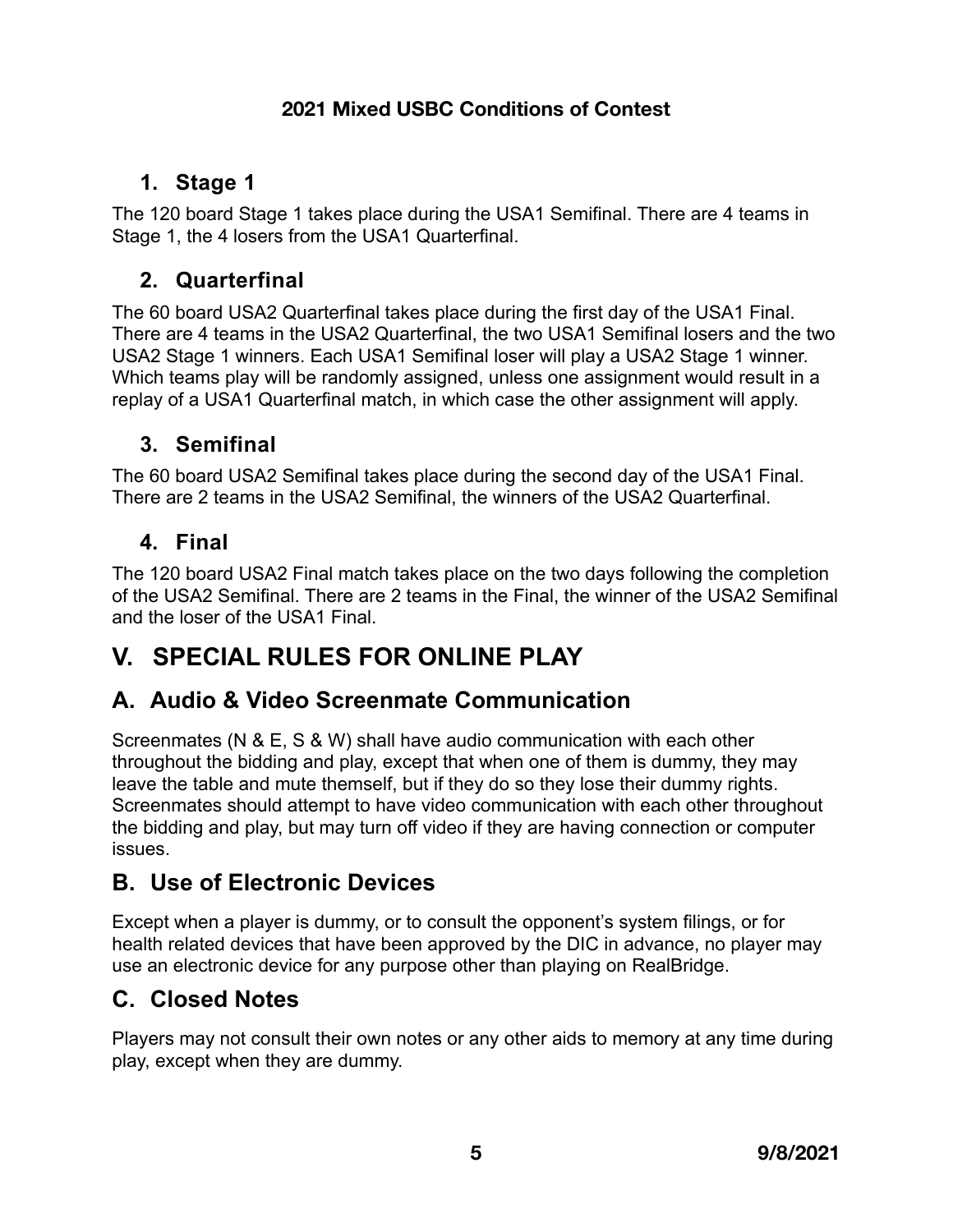## <span id="page-8-0"></span>**D. Undos for Misclicks Will be Allowed**

Any player who accidentally clicks on the wrong bid or card ("misclick") may ask for an undo and the opponents shall either allow the undo or summon the director to rule on whether it should be allowed. The request for an undo must be made before the partner of the person requesting the undo has acted. If the undo request is for a bid that has not yet been shown to the players on the other side of the screen, the screenmate of the player requesting the undo shall accept or reject it without input from their partner. If there are any concerns about whether an undo should be allowed, the players should summon the Director.

## <span id="page-8-1"></span>**E. Self Alerts and Explanations**

Each player will explain and alert their own bids. Players should explain any bid about which they have information they believe the opponent might not expect. Bids that have been explained or alerted will be highlighted in the bidding diagram for the bidder's opponents, but not for the bidder's partner. A bid that is alerted but not explained will be highlighted in the diagram in the same way as an explained bid - it is not necessary to alert a bid that is explained.

## <span id="page-8-2"></span>**F. Logging onto RealBridge**

Each player will receive an email each day with links to log in for each segment of play. The link will take the player directly to his or her seat. All players should be logged onto RealBridge by the scheduled start for the segment. Play for a segment will not be started until all of the players in all of the matches are on RealBridge. If a player is late for the scheduled start of a segment, his or her team will lose 1 VP for each 5 minutes the player is late, unless the start has been delayed by the organizers.

## <span id="page-8-3"></span>**G. Submitting Lineups**

- 1. Each team must submit its lineup on the team's online lineup page for the first match of the day by 11:00 am.
- 2. Each team must submit its lineup on the team's online lineup page for subsequent matches before the scheduled starting time for the current match.
- 3. If a team has not submitted its lineup by the time it is due, the lineup will be the same as for the preceding match. If a team has not submitted its lineup for the first match of any stage of the Round Robin, the Tournament Organizer and DIC will assign positions to players for that match.
- 4. For each match, the Tournament Organizer will email each team captain the match #, the opposing team name and the opposing team lineup approximately 50 minutes before the starting time for the match.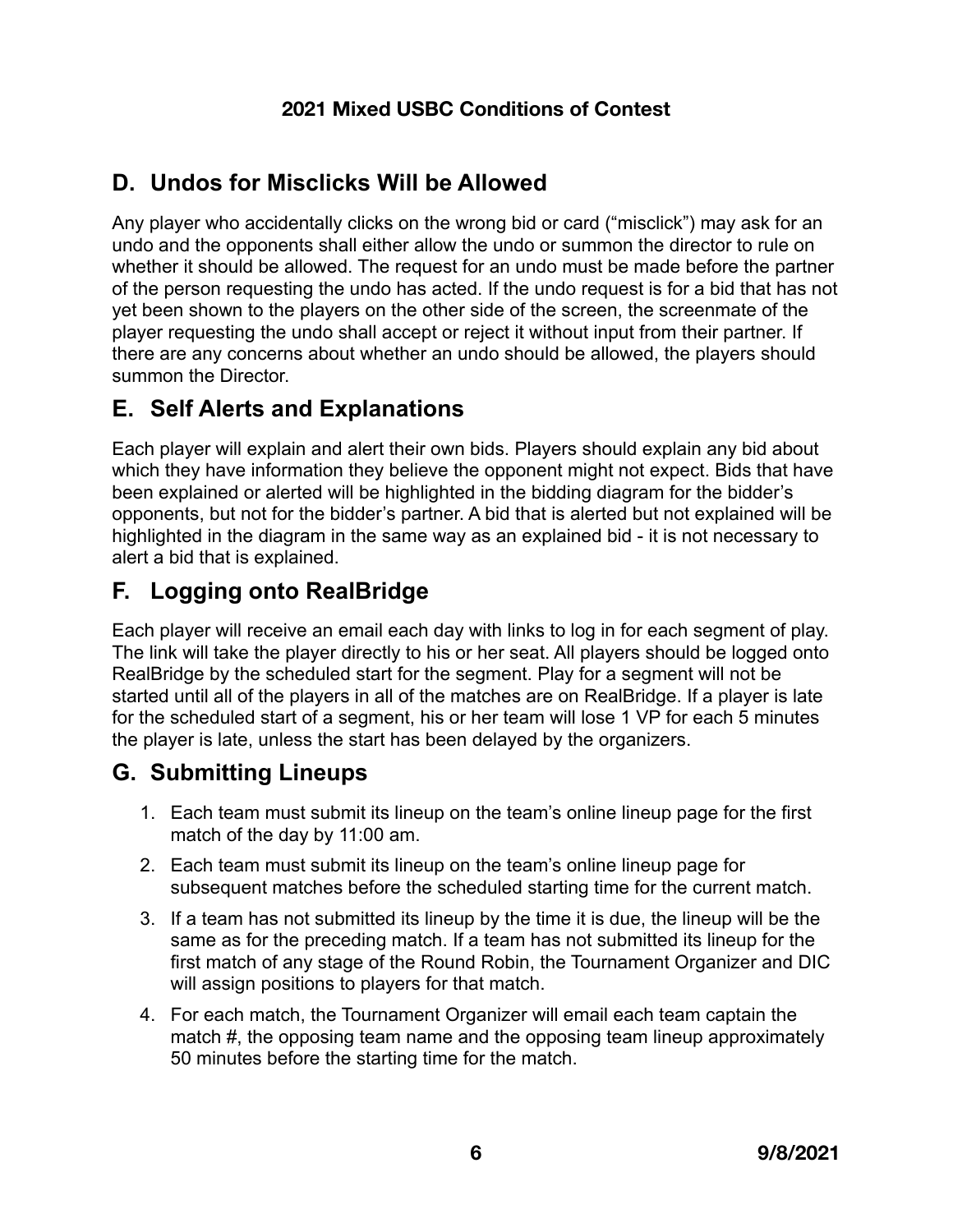## <span id="page-9-0"></span>**H. Time Allowed**

The online play schedule is based on 7.5 minutes per board, with 15 or 20 minutes between matches. A board that has not been started when time expires may not be played. If it is likely that a board may not be played at one table, the DIC will attempt to prevent the other table from playing it. If a board has been played at one table and not the other, the DIC will assign a score based on the Cross-IMPs for the result at the table where the board was played.

#### <span id="page-9-1"></span>**I. Video Meetings**

Any Captains' Meetings or other meetings will be held on Zoom. All team captains and any player who is interested in attending a Captains' Meeting should accept the invitation to join the Zoom meeting.

#### <span id="page-9-2"></span>**J. Kibitzing**

There will be delayed kibitzing and Vugraph online. "Live" kibitzing from next to a player is allowed for online play only, and kibitzers should observe the same procedures they would if they were kibitzing a face to face bridge event: they should not speak, they should not point anything out to the player, and they should not have any electronic devices.

# <span id="page-9-3"></span>**VI. SPECIAL RULES FOR FACE-TO-FACE PLAY**

## <span id="page-9-4"></span>**A. Play is on Tablets**

Face-to-face play will be on electronic tablets; there will be 2 (screenmates) or 4 players in each room; if there are 4 players in a room, there will be a screen table. The tablets will be supplied by USBF, will remain at the table and will be cleaned after each segment of play. Each player will be issued a stylus and/or a mouse to use to enter bids and plays on the tablet and will keep the same stylus and/or mouse throughout the event.

### <span id="page-9-5"></span>**B. Use of Electronic Devices**

No electronic devices other than tablets used for play or health-related devices approved in advance by the DIC will be allowed in the playing rooms.

## <span id="page-9-6"></span>**C. Alerts and Explanations**

Each player will explain and alert their own bids. The explanations and alerts will be seen only by the bidder's opponents, not by the bidder's partner. Players should explain any bid about which they have information they believe the opponent might not expect.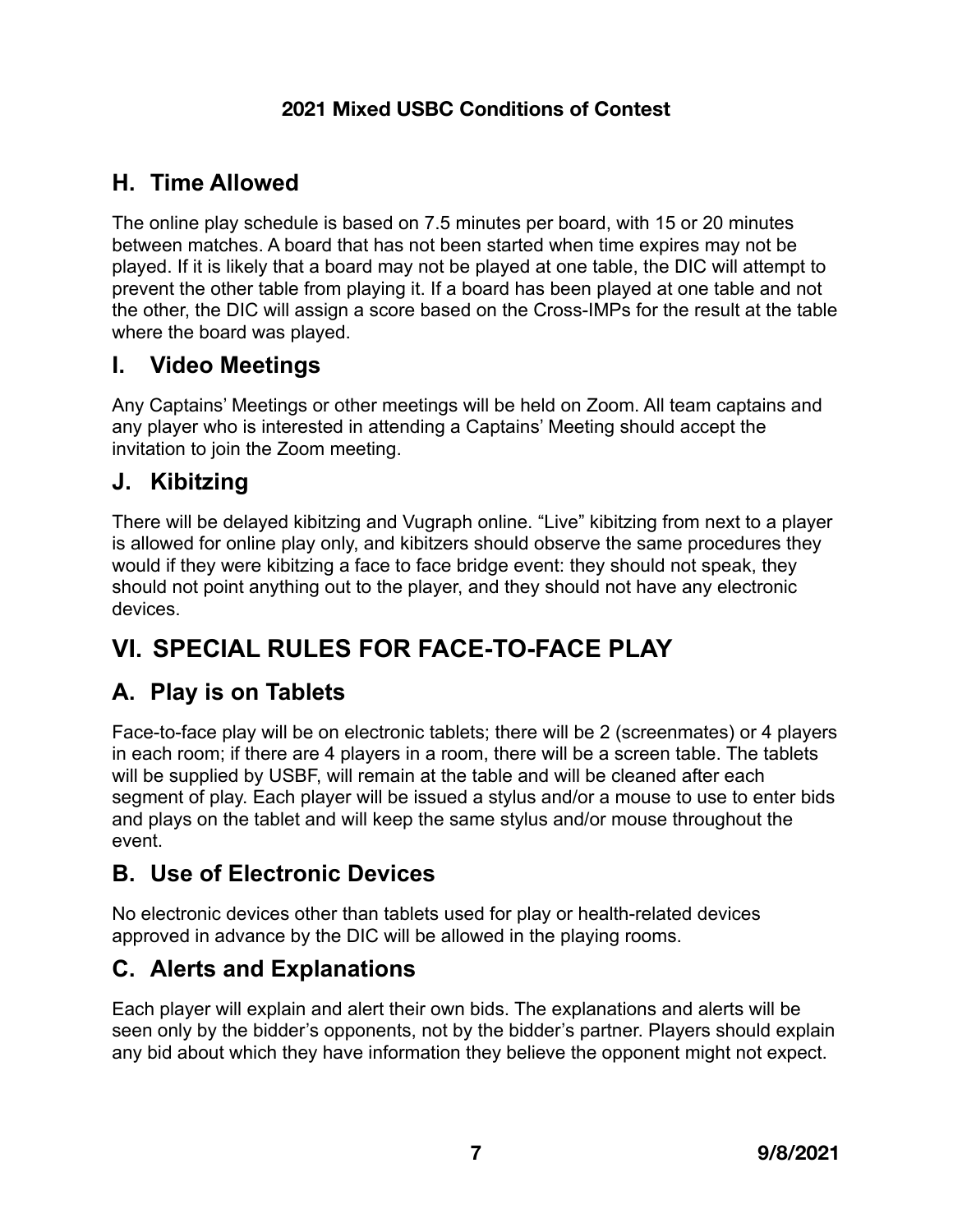#### **D. Time Allowed**

The play schedule is based on 8 minutes per board, with 15 minutes between KO segments. A board that has not been started when time for a segment expires may not be played. If it is possible that a board may not be played at one table, the DIC will attempt to prevent the other table from playing it.

## <span id="page-10-0"></span>**E. Kibitzing**

There will be delayed kibitzing and Vugraph online. "Live" kibitzing from next to a player is not allowed, except by NPCs.

# <span id="page-10-1"></span>**VII. INTERPRETATION**

## <span id="page-10-2"></span>**A. Interpretation of Conditions**

On matters involving the interpretation of these conditions or treatments of matters not included in these conditions:

- 1. Prior to Aug. 7, 2021, the Conditions of Contest Committee and ITTC Technical & Advisory Committee (TAC) shall make determinations.
- 2. After Aug. 7, 2021 but before Oct. 15, 2021, the DIC shall make determinations after consulting with the TAC. Appeals from the DIC's decision may be made to the Tournament Appeals Committee.
- 3. Beginning Oct. 15, 2021, the DIC shall make such determinations. Appeals from the DIC's decision may be made to the Tournament Appeals Committee.